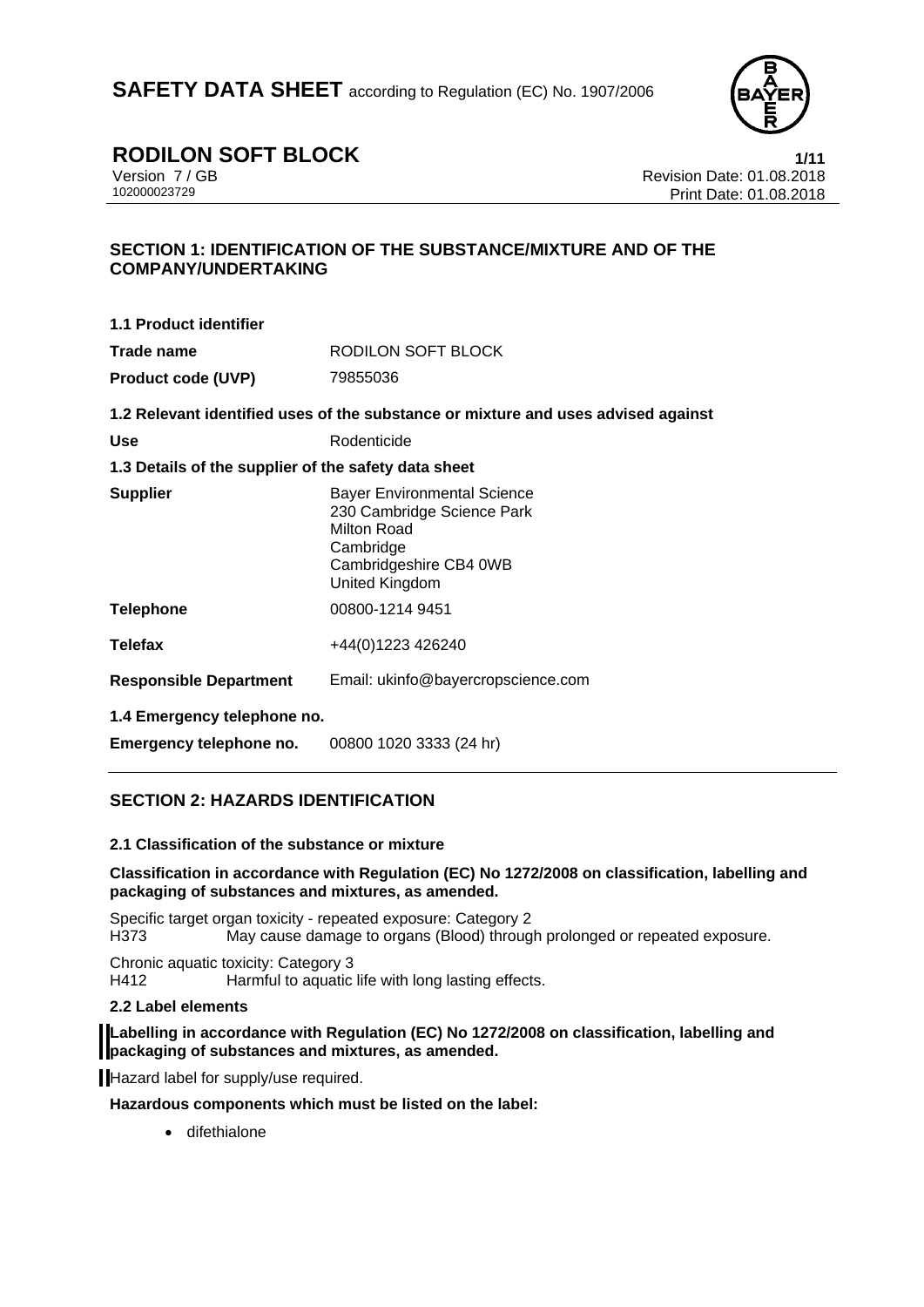

# **RODILON SOFT BLOCK**<br>Version 7/GB<br>Revision Date: 01.08.2018

Version 7 / GB Revision Date: 01.08.2018 Print Date: 01.08.2018



**Signal word:** Warning

#### **Hazard statements**

| H412          | Harmful to aquatic life with long lasting effects.                                   |
|---------------|--------------------------------------------------------------------------------------|
| <b>H373</b>   | May cause damage to organs (Blood) through prolonged or repeated exposure.           |
| <b>EUH401</b> | To avoid risks to human health and the environment, comply with the instructions for |
|               | use.                                                                                 |

#### **Precautionary statements**

| P273<br>P314 | Avoid release to the environment.                                                                                                                                                            |
|--------------|----------------------------------------------------------------------------------------------------------------------------------------------------------------------------------------------|
|              | Get medical advice/ attention if you feel unwell.                                                                                                                                            |
| P501         | Dispose of contents/container to a licensed hazardous-waste disposal contractor or<br>collection site except for empty clean containers which can be disposed of as non-<br>hazardous waste. |

#### **2.3 Other hazards**

Because of antivitamin K properties of the active ingredient, absorption can inhibit blood coagulation and cause haemorrhagic syndrome.

#### **SECTION 3: COMPOSITION/INFORMATION ON INGREDIENTS**

#### **3.2 Mixtures**

#### **Chemical nature**

Bait (ready for use) (RB) Difethialone 0.0025 % w/w

#### **Hazardous components**

Hazard statements according to Regulation (EC) No. 1272/2008

| <b>Name</b>  | CAS-No./                                 | <b>Classification</b>                                                                                                                                           | <b>Conc.</b> [%] |
|--------------|------------------------------------------|-----------------------------------------------------------------------------------------------------------------------------------------------------------------|------------------|
|              | <b>EC-No. /</b><br><b>REACH Reg. No.</b> | <b>REGULATION (EC) No</b><br>1272/2008                                                                                                                          |                  |
| difethialone | 104653-34-1                              | Acute Tox. 1, H310<br>Repr. 1B, H360D<br>Acute Tox. 1, H300<br>Aquatic Chronic 1, H410<br>Acute Tox. 1, H330<br>Aquatic Acute 1, H400<br><b>STOT RE 1, H372</b> | 0.0025           |

#### **Further information**

| difethialone | 34-<br>ハムにん<br>. .<br>″ س.<br>∼-<br>·uJJJ | 100<br>100 (chronic)<br>(acute).<br>M-Factor: |
|--------------|-------------------------------------------|-----------------------------------------------|
|              |                                           |                                               |

For the full text of the H-Statements mentioned in this Section, see Section 16.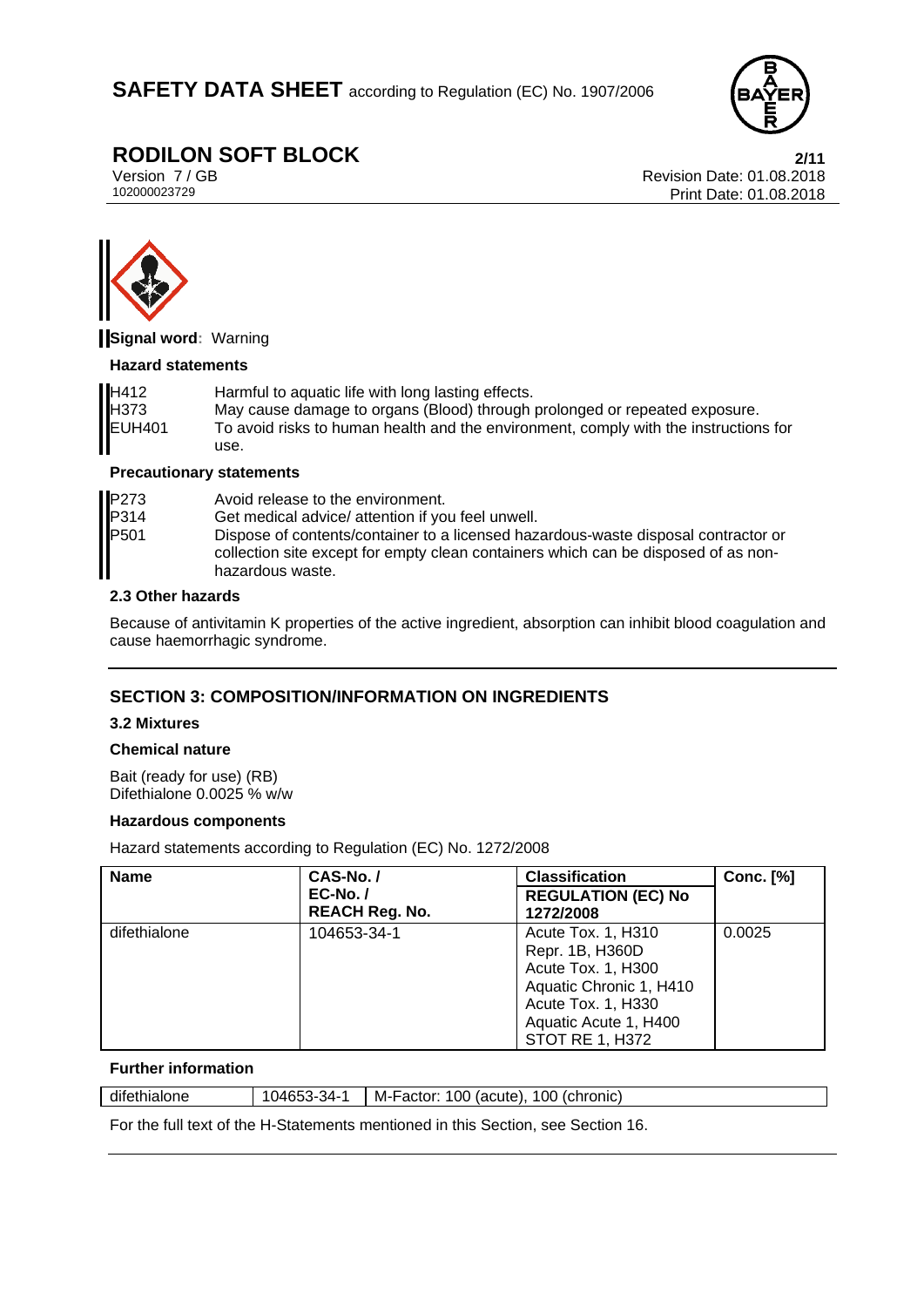

# **RODILON SOFT BLOCK** 3/11<br>Version 7/GB Revision Date: 01.08.2018

Version 7 / GB Revision Date: 01.08.2018 Print Date: 01.08.2018

#### **SECTION 4: FIRST AID MEASURES**

| 4.1 Description of first aid measures                                          |                                                                                                                                                                                                                                                                                                                                                                                                                                                                                                                                                             |  |
|--------------------------------------------------------------------------------|-------------------------------------------------------------------------------------------------------------------------------------------------------------------------------------------------------------------------------------------------------------------------------------------------------------------------------------------------------------------------------------------------------------------------------------------------------------------------------------------------------------------------------------------------------------|--|
| <b>General advice</b>                                                          | Move out of dangerous area. Place and transport victim in stable<br>position (lying sideways). Remove contaminated clothing immediately<br>and dispose of safely. Keep under medical supervision for at least 48<br>hours.                                                                                                                                                                                                                                                                                                                                  |  |
| <b>Skin contact</b>                                                            | Wash off immediately with soap and plenty of water. Take off<br>contaminated clothing and shoes immediately. If symptoms persist, call<br>a physician.                                                                                                                                                                                                                                                                                                                                                                                                      |  |
| Eye contact                                                                    | Rinse immediately with plenty of water, also under the eyelids, for at<br>least 15 minutes. Remove contact lenses, if present, after the first 5<br>minutes, then continue rinsing eye. Get medical attention if irritation<br>develops and persists.                                                                                                                                                                                                                                                                                                       |  |
| Ingestion                                                                      | Do NOT induce vomiting. Rinse mouth. Never give anything by mouth<br>to an unconscious person. Call a physician or poison control center<br>immediately.                                                                                                                                                                                                                                                                                                                                                                                                    |  |
|                                                                                | 4.2 Most important symptoms and effects, both acute and delayed                                                                                                                                                                                                                                                                                                                                                                                                                                                                                             |  |
| <b>Symptoms</b>                                                                | If large amounts are ingested, the following symptoms may occur:                                                                                                                                                                                                                                                                                                                                                                                                                                                                                            |  |
|                                                                                | Bloody urine, Bloody faeces, Gum bleeding, Nose bleeding, Bruising<br>and haemorrhage formation                                                                                                                                                                                                                                                                                                                                                                                                                                                             |  |
|                                                                                | Symptoms and hazards refer to effects observed after intake of<br>significant amounts of the active ingredient(s).                                                                                                                                                                                                                                                                                                                                                                                                                                          |  |
| 4.3 Indication of any immediate medical attention and special treatment needed |                                                                                                                                                                                                                                                                                                                                                                                                                                                                                                                                                             |  |
| <b>Risks</b>                                                                   | Because of antivitamin K properties of the active ingredient, absorption<br>can inhibit blood coagulation and cause haemorrhagic syndrome.                                                                                                                                                                                                                                                                                                                                                                                                                  |  |
| <b>Treatment</b>                                                               | Symptoms of poisoning may appear several hours later. Keep under<br>medical supervision for at least 48 hours.                                                                                                                                                                                                                                                                                                                                                                                                                                              |  |
|                                                                                | Systemic treatment: Monitor: blood picture. Monitor: prothrombin time/<br>INR. Antidote: Vitamine K1. Cases of severe poisoning may require the<br>usual measures like application of blood products or transfusions.<br>Recovery is spontaneous and without sequelae. In case of ingestion<br>gastric lavage should be considered in cases of significant ingestions<br>only within the first 2 hours. However, the application of activated<br>charcoal and sodium sulphate is always advisable. Symptoms of<br>poisoning may appear several hours later. |  |

### **SECTION 5: FIREFIGHTING MEASURES**

#### **5.1 Extinguishing media**

**Suitable** Use water spray, alcohol-resistant foam, dry chemical or carbon dioxide.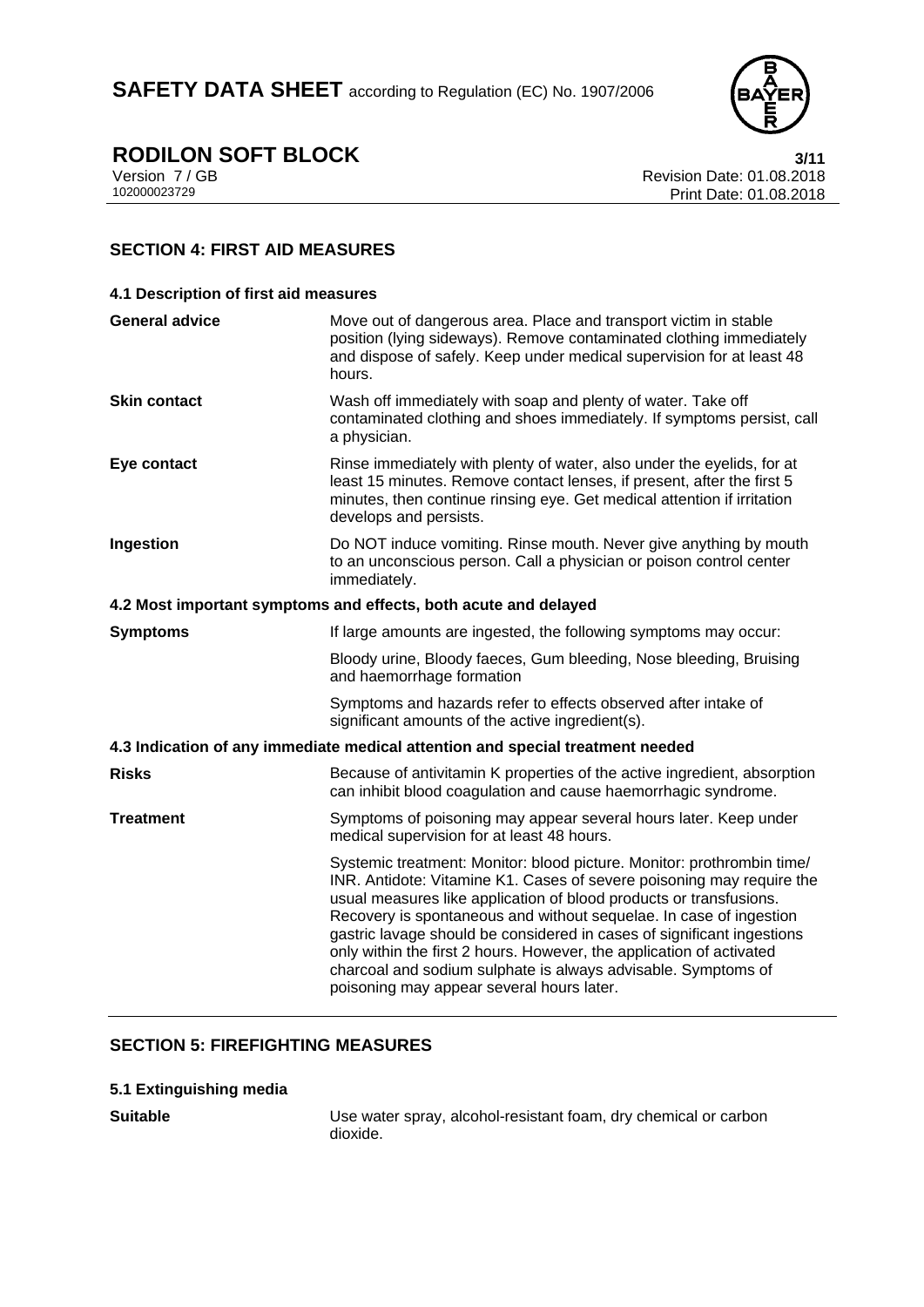

# **RODILON SOFT BLOCK**<br>Version 7/GB **1/11**<br>Revision Date: 01.08.2018

Version 7 / GB Revision Date: 01.08.2018<br>102000023729 Print Date: 01.08.2018 Print Date: 01.08.2018

| 5.2 Special hazards arising<br>from the substance or<br>mixture | Dangerous gases are evolved in the event of a fire.                                                                           |  |
|-----------------------------------------------------------------|-------------------------------------------------------------------------------------------------------------------------------|--|
| 5.3 Advice for firefighters                                     |                                                                                                                               |  |
| <b>Special protective</b><br>equipment for firefighters         | In the event of fire and/or explosion do not breathe fumes. In the event<br>of fire, wear self-contained breathing apparatus. |  |
| <b>Further information</b>                                      | Contain the spread of the fire-fighting media. Do not allow run-off from<br>fire fighting to enter drains or water courses.   |  |

#### **SECTION 6: ACCIDENTAL RELEASE MEASURES**

| 6.1 Personal precautions, protective equipment and emergency procedures |                                                                                                                                                                                                                                                                                                                                                                                                                                                                     |  |
|-------------------------------------------------------------------------|---------------------------------------------------------------------------------------------------------------------------------------------------------------------------------------------------------------------------------------------------------------------------------------------------------------------------------------------------------------------------------------------------------------------------------------------------------------------|--|
| <b>Precautions</b>                                                      | Keep people away from and upwind of spill/leak. Avoid contact with<br>spilled product or contaminated surfaces. When dealing with a<br>spillage do not eat, drink or smoke.                                                                                                                                                                                                                                                                                         |  |
| <b>6.2 Environmental</b><br>precautions                                 | Do not allow to get into surface water, drains and ground water. If<br>spillage enters drains leading to sewage works inform local water<br>company immediately. If spillage enters rivers or watercourses, inform<br>the Environment Agency (emergency telephone number 0800<br>807060).                                                                                                                                                                           |  |
| 6.3 Methods and materials for containment and cleaning up               |                                                                                                                                                                                                                                                                                                                                                                                                                                                                     |  |
| Methods for cleaning up                                                 | Use mechanical handling equipment. Clean contaminated floors and<br>objects thoroughly, observing environmental regulations. Collect and<br>transfer the product into a properly labelled and tightly closed<br>container.                                                                                                                                                                                                                                          |  |
|                                                                         | The nature of this product, when contained in commercial packs,<br>makes spillage unlikely. However, if significant amounts are spilled<br>nevertheless, the following advice is applicable. Soak up with inert<br>absorbent material (e.g. sand, silica gel, acid binder, universal binder,<br>sawdust). Collect and transfer the product into a properly labelled and<br>tightly closed container. Clean floors and contaminated objects with<br>plenty of water. |  |
| <b>Additional advice</b>                                                | Check also for any local site procedures.                                                                                                                                                                                                                                                                                                                                                                                                                           |  |
| 6.4 Reference to other<br>sections                                      | Information regarding safe handling, see section 7.<br>Information regarding personal protective equipment, see section 8.<br>Information regarding waste disposal, see section 13.                                                                                                                                                                                                                                                                                 |  |

#### **SECTION 7: HANDLING AND STORAGE**

**7.1 Precautions for safe handling** 

| Advice on safe handling     | No specific precautions required when handling unopened<br>packs/containers; follow relevant manual handling advice. Ensure<br>adequate ventilation. Avoid contact with skin, eyes and clothing. |
|-----------------------------|--------------------------------------------------------------------------------------------------------------------------------------------------------------------------------------------------|
| <b>Advice on protection</b> | Keep away from heat and sources of ignition.                                                                                                                                                     |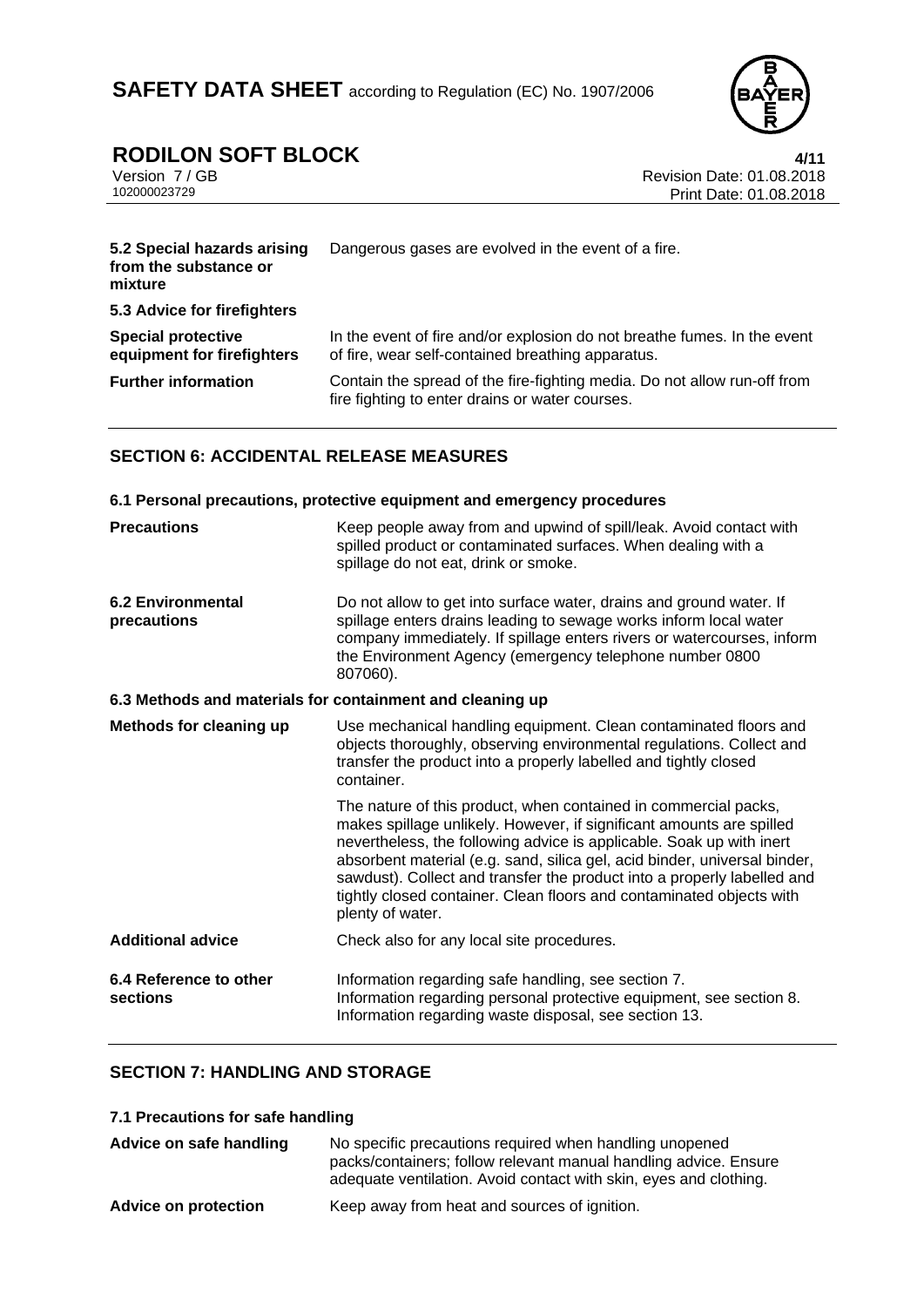

### **RODILON SOFT BLOCK**<br>Version 7/GB **5/11**<br>Revision Date: 01.08.2018

Version 7 / GB Revision Date: 01.08.2018 Print Date: 01.08.2018

#### **against fire and explosion**

| <b>Hygiene measures</b>                                 | Avoid contact with skin, eyes and clothing. Keep working clothes<br>separately. Wash hands before breaks and immediately after handling<br>the product. Wash hands immediately after work, if necessary take a<br>shower. Remove soiled clothing immediately and clean thoroughly<br>before using again. Garments that cannot be cleaned must be<br>destroyed (burnt). |
|---------------------------------------------------------|------------------------------------------------------------------------------------------------------------------------------------------------------------------------------------------------------------------------------------------------------------------------------------------------------------------------------------------------------------------------|
|                                                         | 7.2 Conditions for safe storage, including any incompatibilities                                                                                                                                                                                                                                                                                                       |
| <b>Requirements for storage</b><br>areas and containers | Store in original container and out of the reach of children, preferably in<br>a locked storage area. Keep away from direct sunlight. Keep containers<br>tightly closed in a dry, cool and well-ventilated place.                                                                                                                                                      |
| Advice on common storage                                | Keep away from food, drink and animal feedingstuffs.                                                                                                                                                                                                                                                                                                                   |
| 7.3 Specific end use(s)                                 | Refer to the label and/or leaflet.                                                                                                                                                                                                                                                                                                                                     |

#### **SECTION 8: EXPOSURE CONTROLS/PERSONAL PROTECTION**

#### **8.1 Control parameters**

No known occupational limit values.

#### **8.2 Exposure controls**

**Refer to COSHH assessment (Control of Substances Hazardous to Health (Amendment) Regulations 2004). Engineering controls should be used in preference to personal protective equipment wherever practicable. Refer also to COSHH Essentials.**

#### **Personal protective equipment**

In normal use and handling conditions please refer to the label and/or leaflet. In all other cases the following recommendations would apply.

| <b>Respiratory protection</b> | Respiratory protection is not required under anticipated<br>circumstances of exposure.<br>instructions regarding wearing and maintenance.              | Respiratory protection should only be used to control residual risk of<br>short duration activities, when all reasonably practicable steps have<br>been taken to reduce exposure at source e.g. containment and/or<br>local extract ventilation. Always follow respirator manufacturer's                                                                                                                                                                                                                                                                                               |
|-------------------------------|--------------------------------------------------------------------------------------------------------------------------------------------------------|----------------------------------------------------------------------------------------------------------------------------------------------------------------------------------------------------------------------------------------------------------------------------------------------------------------------------------------------------------------------------------------------------------------------------------------------------------------------------------------------------------------------------------------------------------------------------------------|
| <b>Hand protection</b>        | contact time.<br>drinking, smoking or using the toilet.<br>Material<br>Rate of permeability<br>Glove thickness<br>Protective index<br><b>Directive</b> | Please observe the instructions regarding permeability and<br>breakthrough time which are provided by the supplier of the gloves.<br>Also take into consideration the specific local conditions under which<br>the product is used, such as the danger of cuts, abrasion, and the<br>Wash gloves when contaminated. Dispose of when contaminated<br>inside, when perforated or when contamination on the outside cannot<br>be removed. Wash hands frequently and always before eating,<br>Nitrile rubber<br>$>480$ min<br>$> 0.4$ mm<br>Class 6<br>Protective gloves complying with EN |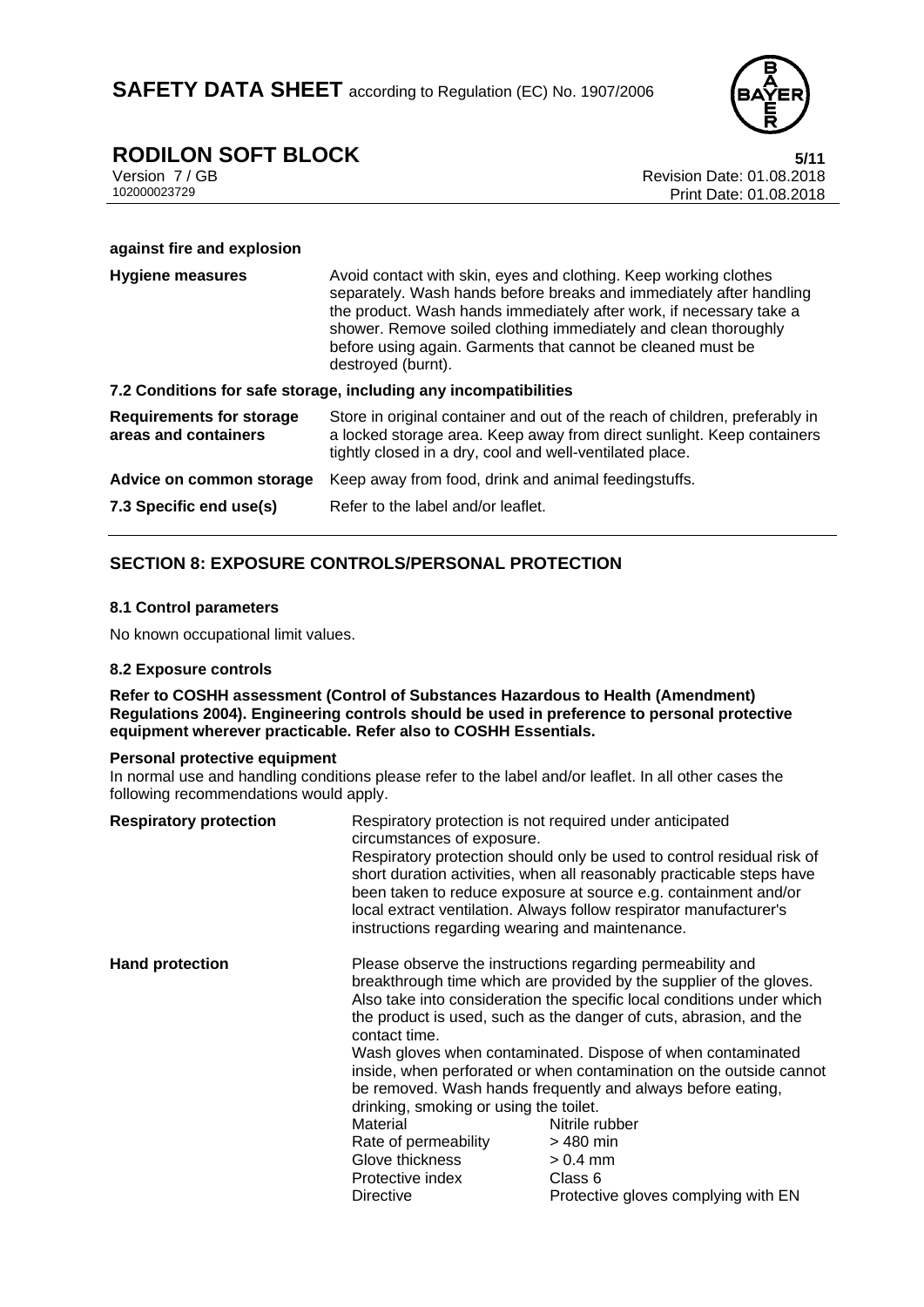# **RODILON SOFT BLOCK**<br>Version 7/GB<br>Revision Date: 01.08.2018

Version 7 / GB Revision Date: 01.08.2018 Print Date: 01.08.2018

|                          | 374.                                                                                                                                                                                                                                                                                                                                       |
|--------------------------|--------------------------------------------------------------------------------------------------------------------------------------------------------------------------------------------------------------------------------------------------------------------------------------------------------------------------------------------|
| Eye protection           | Wear goggles (conforming to $EN166$ , Field of Use = 5 or equivalent).                                                                                                                                                                                                                                                                     |
| Skin and body protection | Wear standard coveralls and Category 3 Type 5 suit.<br>If there is a risk of significant exposure, consider a higher protective<br>type suit.<br>Wear two layers of clothing wherever possible. Polyester/cotton or<br>cotton overalls should be worn under chemical protection suit and<br>should be professionally laundered frequently. |

#### **SECTION 9: PHYSICAL AND CHEMICAL PROPERTIES**

#### **9.1 Information on basic physical and chemical properties**

| Form                                              | pasty                                                        |
|---------------------------------------------------|--------------------------------------------------------------|
| <b>Colour</b>                                     | blue                                                         |
| <b>Flash point</b>                                | Not applicable                                               |
| <b>Water solubility</b>                           | Not dispersible                                              |
| <b>Partition coefficient: n-</b><br>octanol/water | Difethialone: log Pow: 6.3                                   |
| <b>Oxidizing properties</b>                       | No oxidizing properties                                      |
| <b>Explosivity</b>                                | Not explosive                                                |
| 9.2 Other information                             | Further safety related physical-chemical data are not known. |

#### **SECTION 10: STABILITY AND REACTIVITY**

| 10.1 Reactivity                                 |                                                                                         |
|-------------------------------------------------|-----------------------------------------------------------------------------------------|
| <b>Thermal decomposition</b>                    | Stable under normal conditions.                                                         |
| <b>10.2 Chemical stability</b>                  | Stable under recommended storage conditions.                                            |
| 10.3 Possibility of<br>hazardous reactions      | No hazardous reactions when stored and handled according to<br>prescribed instructions. |
| 10.4 Conditions to avoid                        | Extremes of temperature and direct sunlight.                                            |
| 10.5 Incompatible materials                     | Store only in the original container.                                                   |
| <b>10.6 Hazardous</b><br>decomposition products | No decomposition products expected under normal conditions of use.                      |

#### **SECTION 11: TOXICOLOGICAL INFORMATION**

| 11.1 Information on toxicological effects |                            |
|-------------------------------------------|----------------------------|
| <b>Acute oral toxicity</b>                | LD50 (Rat) $> 2,500$ mg/kg |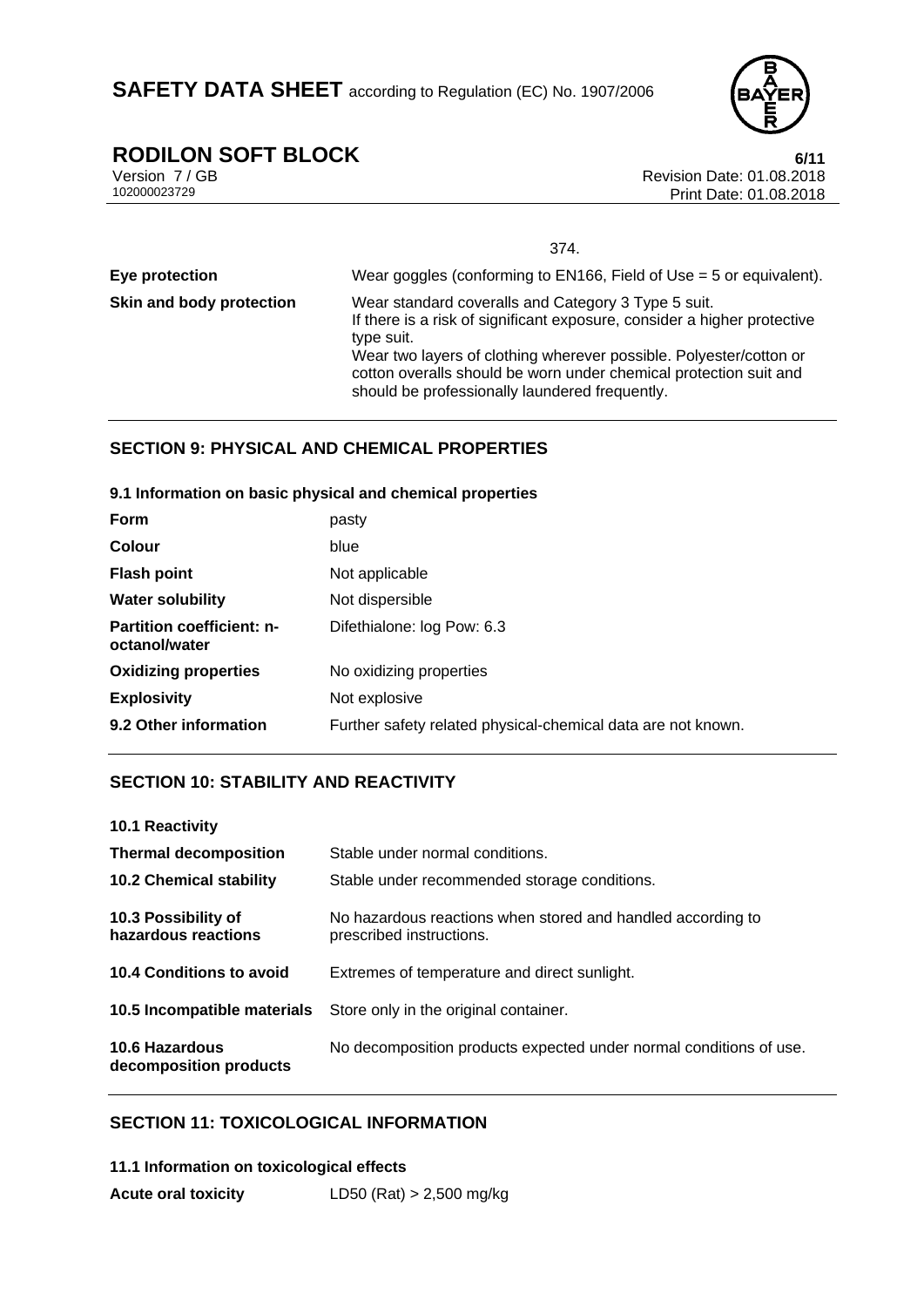

### **RODILON SOFT BLOCK 7/11**

Version 7 / GB Revision Date: 01.08.2018 Print Date: 01.08.2018

**Acute inhalation toxicity** 

|                                             | During intended and foreseen applications, no respirable aerosol is<br>formed.     |
|---------------------------------------------|------------------------------------------------------------------------------------|
| <b>Acute dermal toxicity</b>                | LD50 (Rat) $> 2,000$ mg/kg                                                         |
| <b>Skin corrosion/irritation</b>            | No skin irritation (Rabbit)                                                        |
| Serious eye damage/eye<br>irritation        | No eye irritation (Rabbit)                                                         |
| <b>Respiratory or skin</b><br>sensitisation | Non-sensitizing. (Guinea pig)<br>OECD Test Guideline 406, Magnusson & Kligman test |

#### **Assessment STOT Specific target organ toxicity – single exposure**

Difethialone: Based on available data, the classification criteria are not met.

#### **Assessment STOT Specific target organ toxicity – repeated exposure**

Difethialone caused inhibition of blood coagulation possibly causing hemorrhagic syndrome in animal studies. The toxic effects of Difethialone are related to antivitamin K properties.

#### **Assessment mutagenicity**

Difethialone was not mutagenic or genotoxic in a battery of in vitro and in vivo tests.

#### **Assessment carcinogenicity**

Difethialone is not considered carcinogenic.

#### **Assessment toxicity to reproduction**

Difethialone: May damage the unborn child.

#### **Assessment developmental toxicity**

Difethialone did not cause developmental toxicity in rats and rabbits.

#### **Aspiration hazard**

Based on available data, the classification criteria are not met.

#### **Further information**

No further toxicological information is available.

#### **SECTION 12: ECOLOGICAL INFORMATION**

#### **12.1 Toxicity**

| <b>Toxicity to fish</b>                     | LC50 (Oncorhynchus mykiss (rainbow trout)) 51 $\mu$ g/l<br>Exposure time: 96 h<br>The value mentioned relates to the active ingredient. |
|---------------------------------------------|-----------------------------------------------------------------------------------------------------------------------------------------|
| <b>Chronic toxicity to fish</b>             | Oncorhynchus mykiss (rainbow trout)<br>NOEC: 22 µl/l<br>The value mentioned relates to the active ingredient.                           |
| <b>Toxicity to aquatic</b><br>invertebrates | EC50 (Daphnia magna (Water flea)) 4,4 µg/l<br>Exposure time: 48 h<br>The value mentioned relates to the active ingredient.              |
| <b>Chronic toxicity to aquatic</b>          | NOEC (Daphnia magna (Water flea)): 3 µg/l                                                                                               |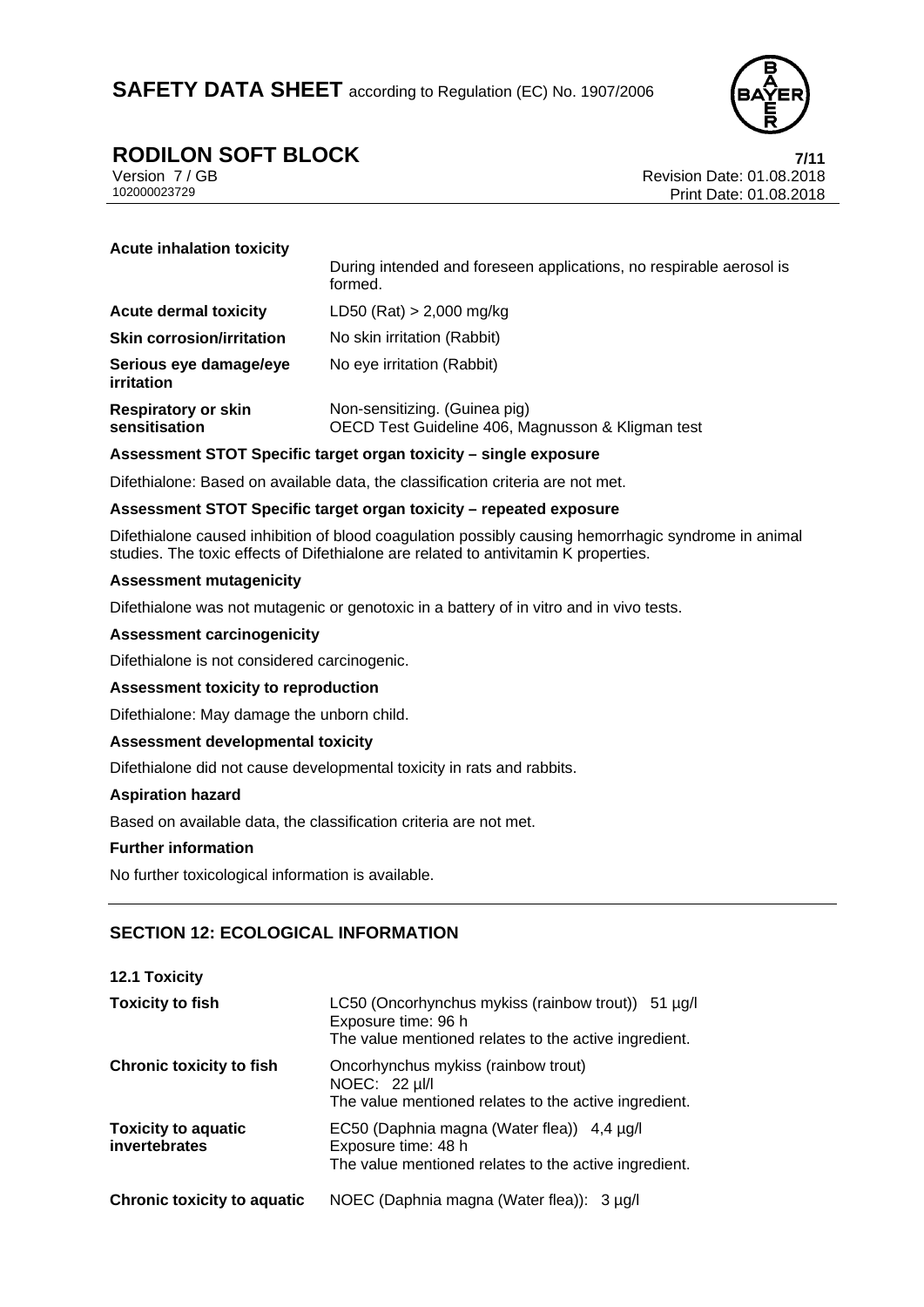

### **RODILON SOFT BLOCK** 8/11

| Version 7 / GB |  |
|----------------|--|
| 102000023729   |  |

Revision Date: 01.08.2018 Print Date: 01.08.2018

| invertebrates                               | The value mentioned relates to the active ingredient.                                                                                                                                   |
|---------------------------------------------|-----------------------------------------------------------------------------------------------------------------------------------------------------------------------------------------|
| <b>Toxicity to aquatic plants</b>           | EC50 (Raphidocelis subcapitata (freshwater green alga)) 65 µg/l<br>Biomass; Exposure time: 96 h<br>The value mentioned relates to the active ingredient.                                |
|                                             | NOEC (Raphidocelis subcapitata (freshwater green alga))<br>$32 \mu g/l$<br>The value mentioned relates to the active ingredient.                                                        |
| 12.2 Persistence and degradability          |                                                                                                                                                                                         |
| <b>Biodegradability</b>                     | Difethialone:<br>Not rapidly biodegradable                                                                                                                                              |
| 12.3 Bioaccumulative potential              |                                                                                                                                                                                         |
| <b>Bioaccumulation</b>                      | Difethialone: Bioconcentration factor (BCF) 39,974<br><b>Bioaccumulative</b>                                                                                                            |
| 12.4 Mobility in soil                       |                                                                                                                                                                                         |
| <b>Mobility in soil</b>                     | Difethialone: Immobile in soil                                                                                                                                                          |
| 12.5 Results of PBT and vPvB assessment     |                                                                                                                                                                                         |
| <b>PBT and vPvB assessment</b>              | Difethialone: This substance is considered to be persistent,<br>bioaccumulative and toxic (PBT). This substance is considered to be<br>very persistent and very bioaccumulative (vPvB). |
| 12.6 Other adverse effects                  |                                                                                                                                                                                         |
| <b>Additional ecological</b><br>information | No other effects to be mentioned.                                                                                                                                                       |

#### **SECTION 13: DISPOSAL CONSIDERATIONS**

#### **13.1 Waste treatment methods**

| <b>Product</b>                      | In accordance with current regulations and, if necessary, after<br>consultation with the site operator and/or with the responsible authority,<br>the product may be taken to a waste disposal site or incineration plant.<br>Advice may be obtained from the local waste regulation authority (part<br>of the Environment Agency in the UK). |
|-------------------------------------|----------------------------------------------------------------------------------------------------------------------------------------------------------------------------------------------------------------------------------------------------------------------------------------------------------------------------------------------|
| <b>Contaminated packaging</b>       | Do not re-use baits or empty containers.<br>Not completely emptied packagings should be disposed of as<br>hazardous waste.                                                                                                                                                                                                                   |
| <b>Contaminated packaging</b>       | Do not re-use baits or empty containers.<br>Not completely emptied packagings should be disposed of as<br>hazardous waste.<br>Rinsed packaging may be acceptable for landfill, otherwise incineration<br>will be required in accordance with local regulations.<br>Follow advice on product label and/or leaflet.                            |
| Waste key for the unused<br>product | 06 13 01* Inorganic plant protection products, wood-preserving agents<br>and other biocides                                                                                                                                                                                                                                                  |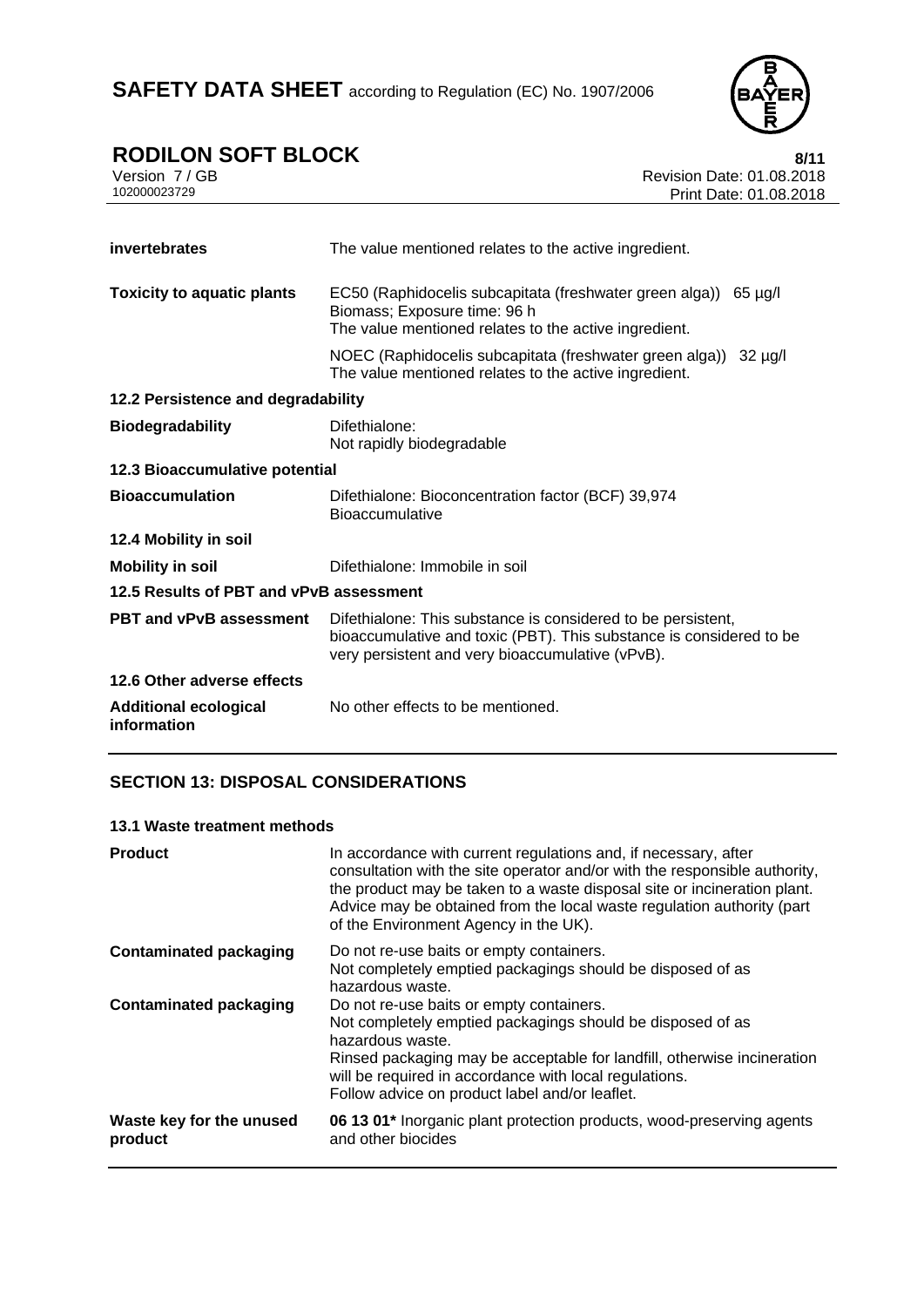

### **RODILON SOFT BLOCK 9/11**

Version 7 / GB<br>102000023729<br>Print Date: 01.08.2018 Print Date: 01.08.2018

#### **SECTION 14: TRANSPORT INFORMATION**

#### **According to ADN/ADR/UK 'Carriage' Regulations/RID/IMDG/IATA not classified as dangerous goods.**

This classification is in principle not valid for carriage by tank vessel on inland waterways. Please refer to the manufacturer for further information.

#### **14.1 – 14.5** Not applicable.

#### **14.6 Special precautions for user**

See sections 6 to 8 of this Safety Data Sheet.

**14.7 Transport in bulk according to Annex II of MARPOL and the IBC Code** 

No transport in bulk according to the IBC Code.

#### **SECTION 15: REGULATORY INFORMATION**

#### **15.1 Safety, health and environmental regulations/legislation specific for the substance or mixture**

#### **UK and Northern Ireland Regulatory References**

This material may be subject to some or all of the following regulations (and any subsequent amendments). Users must ensure that any uses and restrictions as indicated on the label and/or leaflet are followed.

#### **Transport**

Carriage of Dangerous Goods and Use of Transportable Pressure Equipment Regulations 2009 (SI 2009 No 1348)

Merchant Shipping (Dangerous Goods and Marine Pollutants) Regulations 1997 (SI 1997 No 2367) Air Navigation Dangerous Goods Regulations 2002 (SI 2002 No 2786)

#### **Supply and Use**

Chemical (Hazard Information and Packaging for Supply) Regulations 2009 (SI 2009 No 716) Chemical (Hazard Information and Packaging for Supply) (Northern Ireland) Regulations 2009 Control of Substances Hazardous to Health Regulations 2002 (SI 2002 No 2677) EH40 Occupational Exposure Limits - Table 1 List of approved workplace exposure limits Control of Pesticide Regulations 1986 Dangerous Substances and Explosive Atmospheres Regulations 2002

#### **Waste Treatment**

Environmental Protection Act 1990, Part II Environmental Protection (Duty of Care) Regulations 1991 The Waste Management Licensing Regulations 1994 (as amended) Hazardous Waste Regulations 2005 (Replacing Special Waste Regulations 1996 as amended) Landfill Directive Regulation on Substances That Deplete the Ozone Layer 1994 (EEC/3093/94) Water Resources Act 1991 Anti-Pollution Works Regulations 1999

#### **Further information**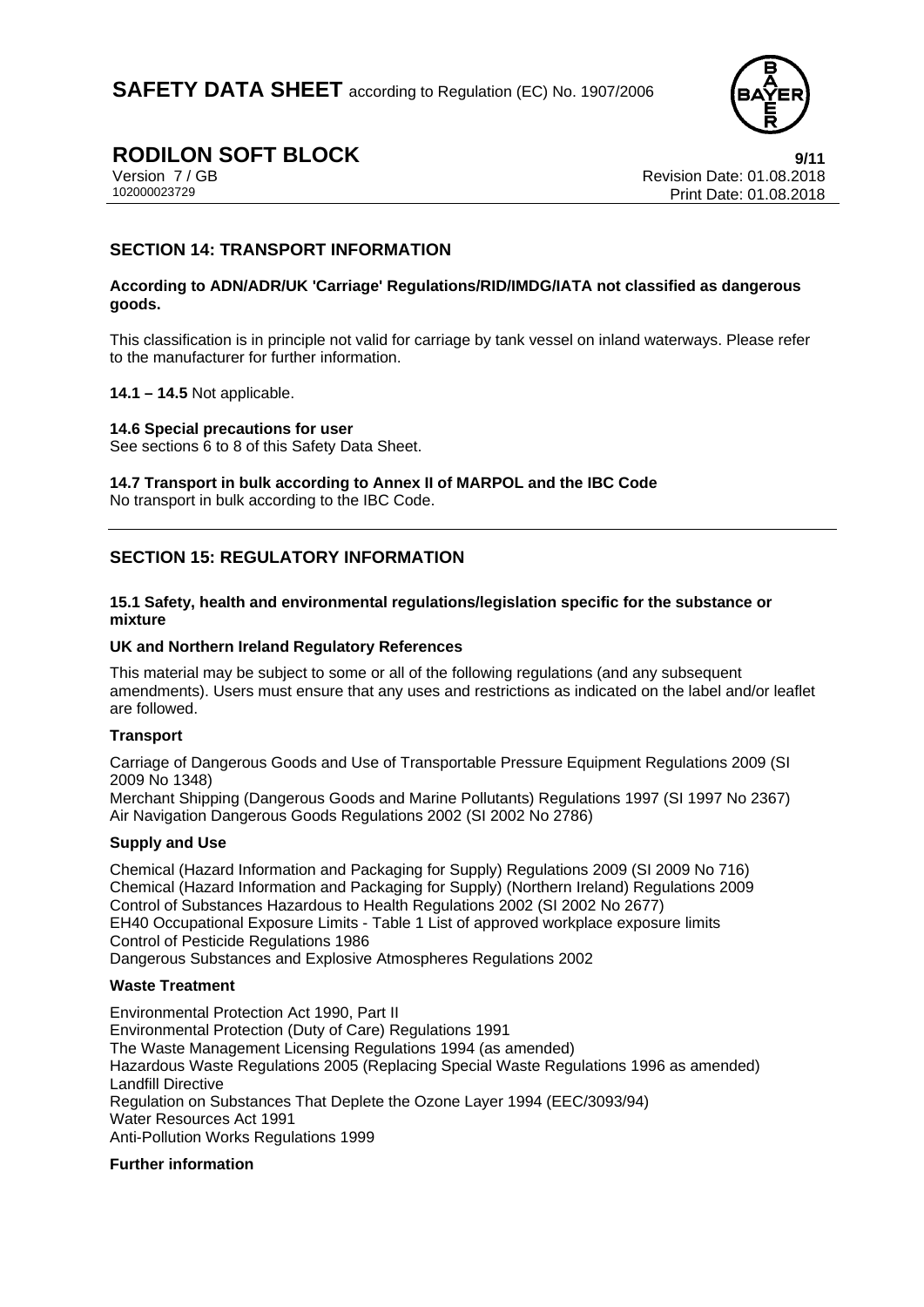

# **RODILON SOFT BLOCK**<br>Version 7/GB Revision Date: 01.08.2018

Version 7 / GB Revision Date: 01.08.2018 Print Date: 01.08.2018

WHO-classification: III (Slightly hazardous)

#### **15.2 Chemical safety assessment**

A chemical safety assessment is not required.

#### **SECTION 16: OTHER INFORMATION**

#### **Text of the hazard statements mentioned in Section 3**

| H <sub>300</sub> | Fatal if swallowed.                                             |
|------------------|-----------------------------------------------------------------|
| H310             | Fatal in contact with skin.                                     |
| H <sub>330</sub> | Fatal if inhaled.                                               |
| <b>H360D</b>     | May damage the unborn child.                                    |
| H372             | Causes damage to organs through prolonged or repeated exposure. |
| H400             | Very toxic to aquatic life.                                     |
| H410             | Very toxic to aquatic life with long lasting effects.           |

Ready to use 'Baits' are insecticides packaged in plastic, tamper proof containers.

#### **Abbreviations and acronyms**

| <b>Statutory Instrument</b>                                                                                       |
|-------------------------------------------------------------------------------------------------------------------|
| <b>Worker Exposure Limit</b>                                                                                      |
| European Agreement concerning the International Carriage of Dangerous Goods by<br><b>Inland Waterways</b>         |
| European Agreement concerning the International Carriage of Dangerous Goods by<br>Road                            |
| Acute toxicity estimate                                                                                           |
| <b>Chemical Abstracts Service number</b>                                                                          |
| Effective concentration to x %                                                                                    |
| European community number                                                                                         |
| European inventory of existing commercial substances                                                              |
| European list of notified chemical substances                                                                     |
| European Standard                                                                                                 |
| European Union                                                                                                    |
| International Air Transport Association                                                                           |
| International Code for the Construction and Equipment of Ships Carrying Dangerous<br>Chemicals in Bulk (IBC Code) |
| Inhibition concentration to x %                                                                                   |
| International Maritime Dangerous Goods                                                                            |
| Concentration                                                                                                     |
| Lethal concentration to x %                                                                                       |
| Lethal dose to x %                                                                                                |
| Lowest observed effect concentration/level                                                                        |
| MARPOL: International Convention for the prevention of marine pollution from ships                                |
| Not otherwise specified                                                                                           |
| No observed effect concentration/level                                                                            |
| Organization for Economic Co-operation and Development                                                            |
| Regulations concerning the International Carriage of Dangerous Goods by Rail                                      |
| Time weighted average                                                                                             |
| <b>United Nations</b>                                                                                             |
| World health organisation                                                                                         |
|                                                                                                                   |

The information contained within this Safety Data Sheet is in accordance with the guidelines